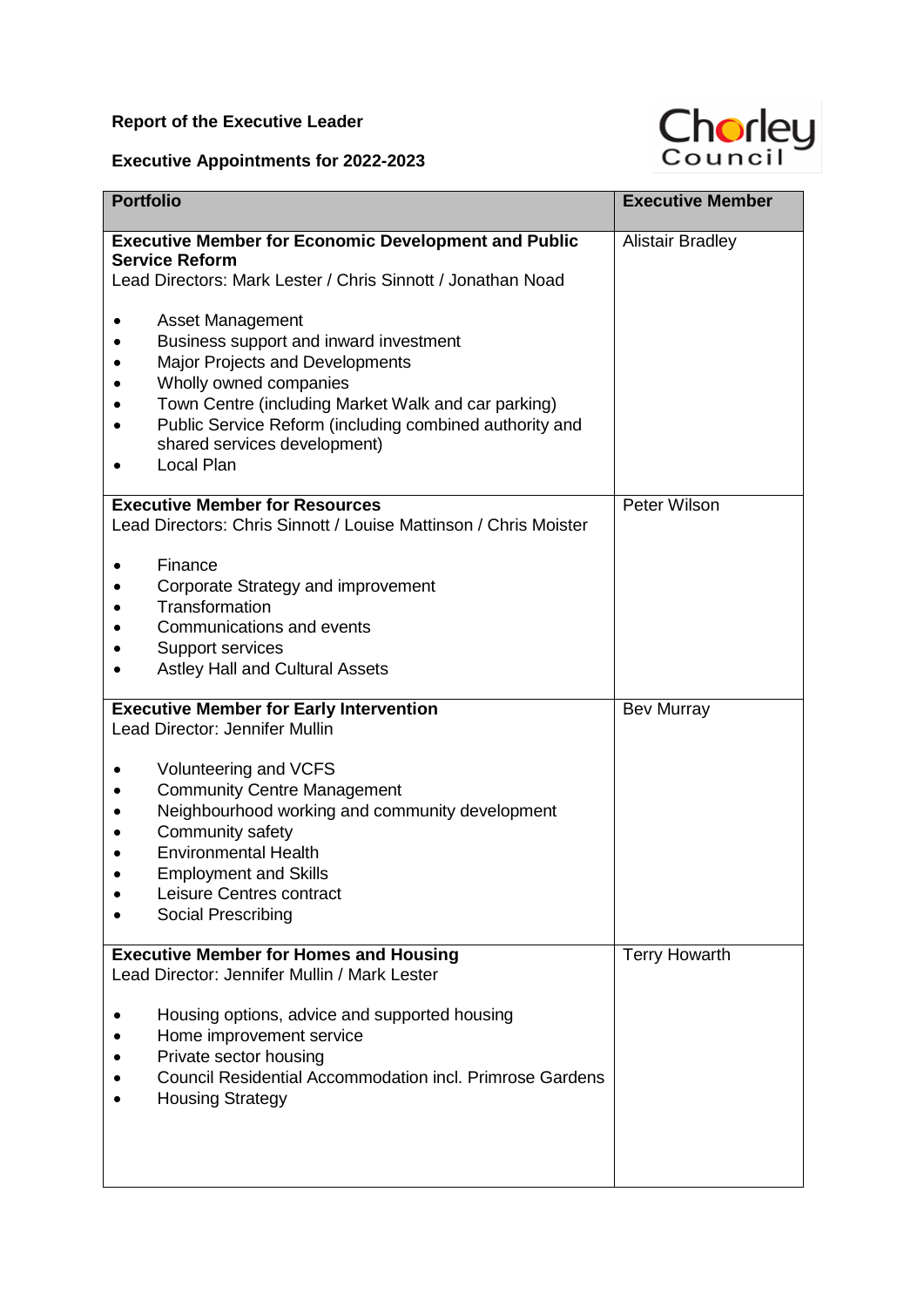| <b>Executive Member for Planning and Development</b><br>Lead Director: Jonathan Noad<br>Planning<br>Enforcement, including Building Control, Licensing, Empty<br>Properties and Environmental Enforcement<br>Parks and Open Spaces development                                                               | Alistair Morwood   |
|--------------------------------------------------------------------------------------------------------------------------------------------------------------------------------------------------------------------------------------------------------------------------------------------------------------|--------------------|
| <b>Executive Member for Customer, Streetscene and</b><br><b>Environment</b><br>Lead Director: Asim Khan<br><b>Street Cleansing</b><br><b>Grounds Maintenance</b><br>Streetscene Improvements<br><b>ICT</b><br><b>Customer Services</b><br><b>Revenues and Benefits</b><br>Waste collection<br>Climate Change | <b>Adrian Lowe</b> |

| <b>Lead Member for Health Services</b>                                                                                                                                                                                                                                                                                                                                     |                        |
|----------------------------------------------------------------------------------------------------------------------------------------------------------------------------------------------------------------------------------------------------------------------------------------------------------------------------------------------------------------------------|------------------------|
| To include:<br>Member of the Chorley Integrated Community<br><b>Wellbeing Service Executive Steering Group</b><br><b>Council Champion for Health</b><br>Liaison with Primary Health Care Service Providers<br>Representation on relevant partnership bodies<br>٠<br>Lead Member for Shared Services, Joint Working &                                                       | <b>Alex Hilton</b>     |
| <b>Community Wellbeing</b>                                                                                                                                                                                                                                                                                                                                                 |                        |
| To include:<br>Member of Shared Service Joint Committee<br>Lead role for developing sub-regional partnerships,<br>including Lancashire Combined Authority<br>Council Champion for Shared Services and<br>$\bullet$<br><b>Community Wellbeing</b><br>Supporting Local Health and Community Working<br>Observer Role on Chorley and South Ribble<br>$\bullet$<br>Partnership | <b>Margaret France</b> |
| Lead Member for Equality and Diversity:                                                                                                                                                                                                                                                                                                                                    |                        |
| To include:<br>Council Champion for Equality and Diversity<br>Lead representative on outside bodies and shared<br>٠<br>working with regards to equality issues<br>Responsibilities for community cohesion and<br>$\bullet$<br>integration                                                                                                                                  | Hasina Khan            |